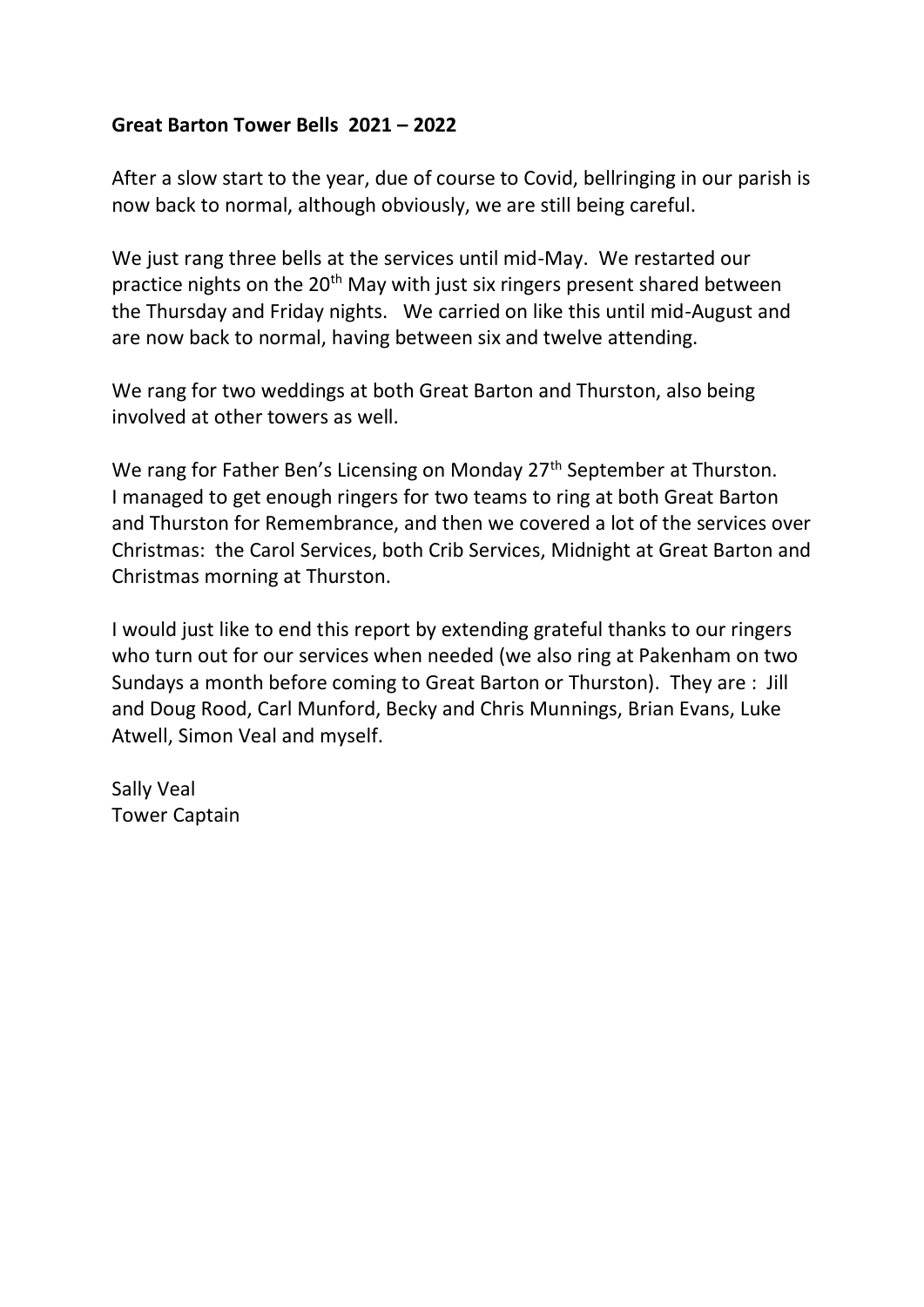# **Report to the 2022 APCM – Revision of the Holy Innocents Electoral Roll.**

The Electoral Roll was renewed in 2019, it has now, once again, been revised.

I have as usual prepared two versions of the Roll, the Porch copy which has names only and the Record copy which has both names and addresses. If the revised Roll is approved by the APCM the Porch Copy can then be displayed in the church porch. The Record Copy will be held by the Electoral Roll Officer, Fr Ben and the PCC Secretary, who has a copy attached to this report. With Fr Ben's approval the Churchwardens will be given copies. This has been our approach for some years now, it embodies the spirit of data protection.

Details of the revised Roll:

There have been no additions to the Roll, there have been four deletions due to deaths, I use the pew sheets and checks by a churchwarden and the PCC secretary as my sources of information. If upon checking, anyone who is aware of other possible changes, please tell me and I will revise this document and the Rolls.

| <b>Resident in the Parish</b> | - 73 |
|-------------------------------|------|
| Non resident                  | 12   |
|                               |      |

Total 85

Upon approval by the APCM I will:

Place a copy of the Porch Copy in the church porch. Advise the diocesan office of the new numbers. Send an email copy of the Record Copy to Fr Ben.

I will continue as Electoral Roll Officer for one further year.

*Allan Howell – Electoral Roll Officer Holy Innocents – 01.04.2022*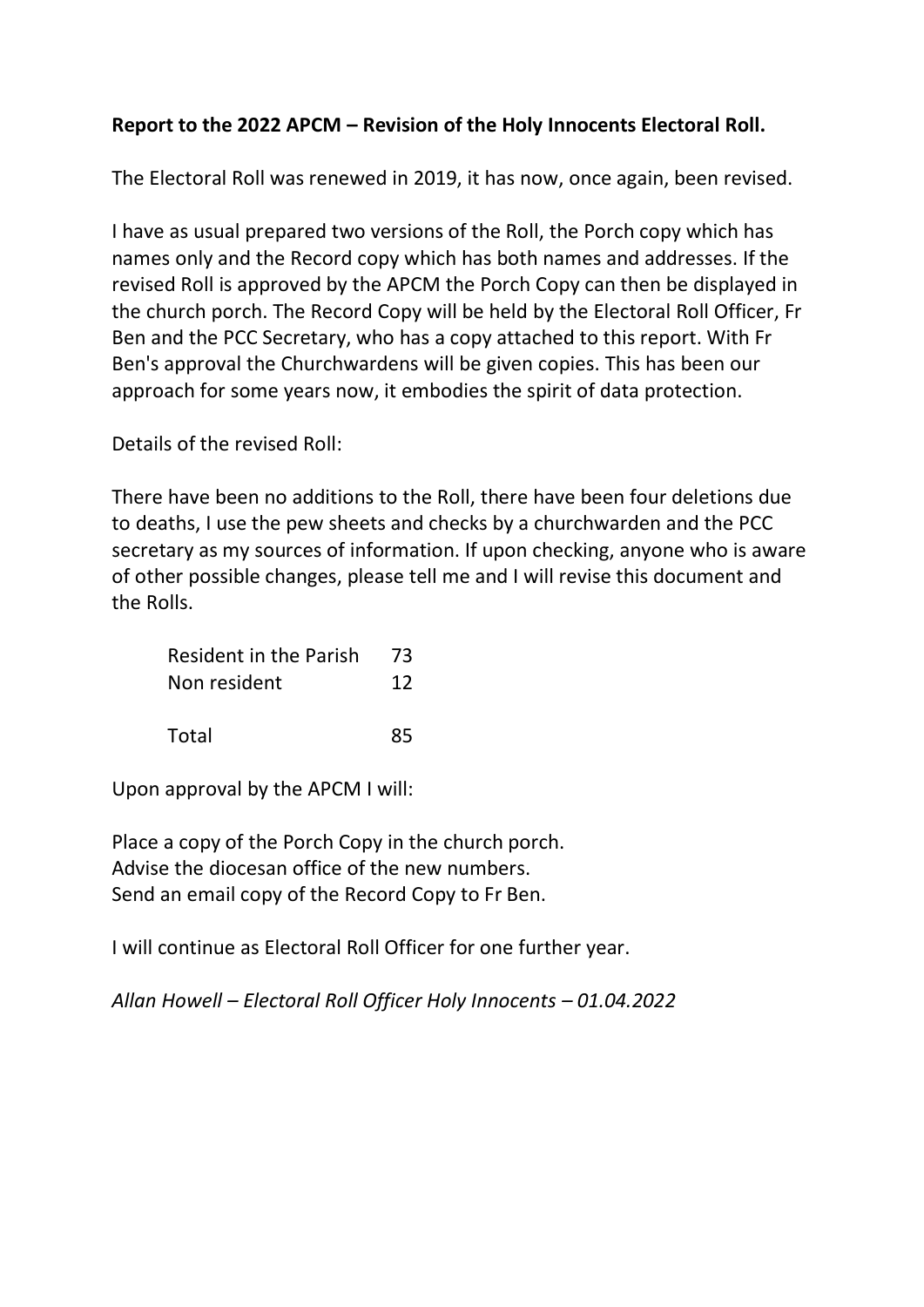APCM Fabric Report for 3rd May 2022

You would never imagine how much work we have done to our church during a Pandemic.

So, where did we start? On the  $7<sup>th</sup>$ March 2021, yes! The middle of winter we removed the West window and the South Porch window for restoration.

Again, in the depth of winter: actually, the 10thFebruary, we installed a new Roof Alarm system. Which has performed well. So, thankyou to the PCC for supporting my proposal to provide a new system.

Spring came and on the 10thMarch, we reinstated both the West window and the Porch window, which both look amazing. This then prompted discussion over the general condition of the Porch. Which lead to a fund-raising campaign to refurbish this area. Plans were drawn up and with the support of the Diocese and Charles Gorer, our Project Manager, the new refreshed Porch was completed on schedule for Advent.

In supporting of this work all the stained-glass window, but not those requiring further restoration were all cleaned.

That completes 2022, but not the end of our work. The process of raising funds and grants continues for the restoration of three further windows, is a work-in-progress. Also, our long-term objective of relacing our existing toilet facility.

Tim Frost Churchwarden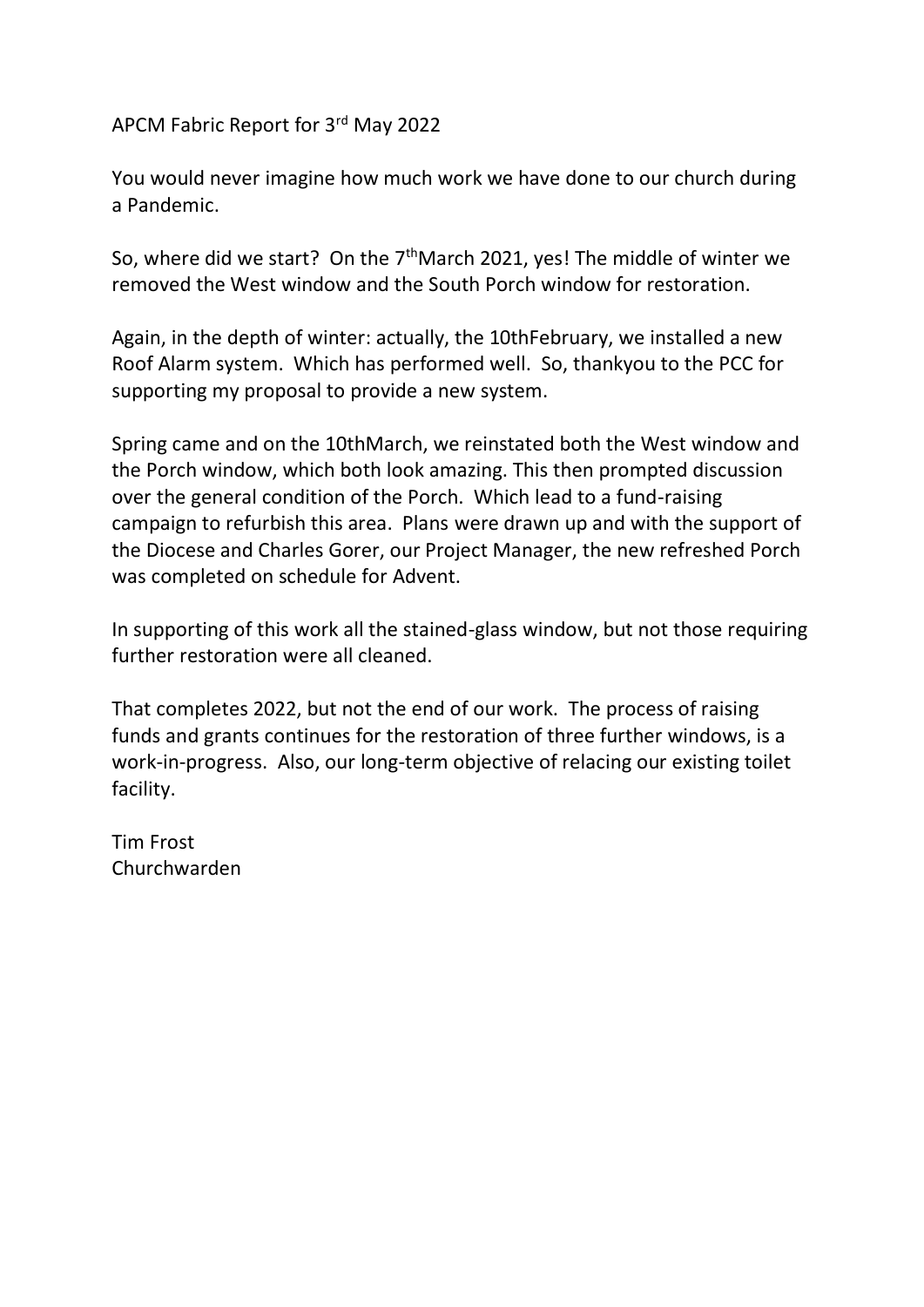### **Church Flowers**

There is nothing to report on the flower account ,flowers post brexit ,covid etc are getting prohibitive cost wise and I virtually have no regular volunteers merely relying on a bit of goodwill .Perhaps you can find a solution, perhaps a flower budget / allowance

Wendy Jones

### **Handbell**s

Jane Dalton spoke with Janet Hill about the handbells. They haven't rung them for the past two years, and they will not be resuming as all those who rang are now too old. The bells have been returned to the Church.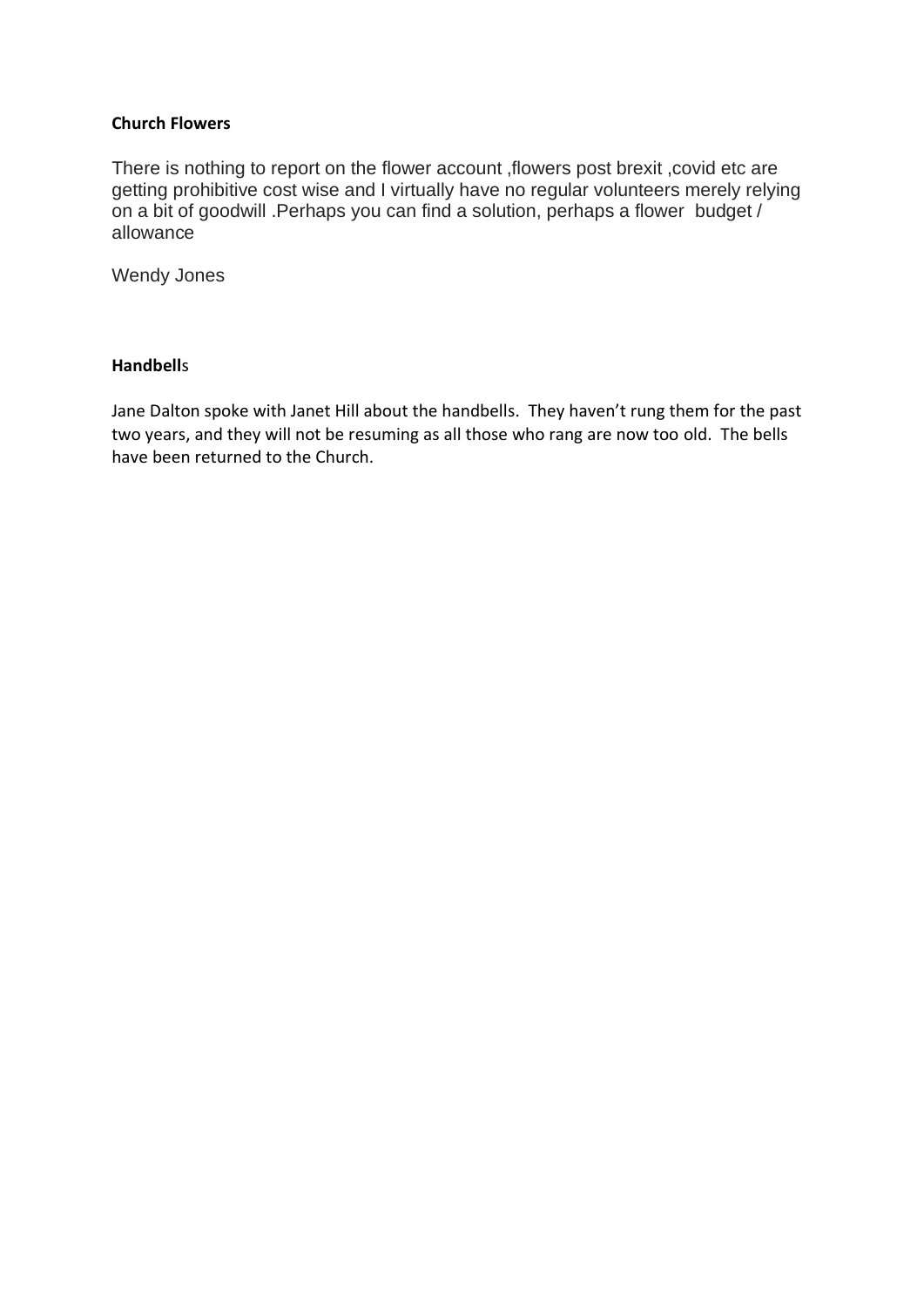## **Mothers Union Report For Holy Innocents and St. Peters Church APCMs**

Both Gt Barton and Thurston were fortunate enough to enjoy separate groups both going back several decades and led for many years by Pat Sheppard and Joy Bolwell respectively.

With the pandemic causing health issues for its members and the 2020/21 programmes having to be abandoned, it was agreed, after a meeting of leaders and committee members on 10<sup>th</sup> June 2021, that subject to consultation with members and the PCCs, we would join as a benefice group. This was endorsed by members, agreed by PCCs and the Diocese MU, who had revised the need for formality, i.e., committee led groups, made it easy for us to link together on a more informal basis.

Joy, after 14 years of dedicated service as our Leader, resigned at the AGM in January. Carol our Treasurer has also resigned her post after a decade of service. A large thank you for all the hard work, ladies. We now have four ladies who keep MU running : Pat Sheppard, Linda Scoles, Gill Flower, Jill Rood, and ourTreasurer is Mr. Peter Jones living in Gt. Barton.

We had already met together for social events so knew faces if not names. This is a fresh start for MU and we are enjoying the 2022 Programme. We meet on the second Tuesday of each month at 2.30 pm either in The Institute (if cold) or St. Peters/the Rock. It is easier now with restrictions lifted to begin to use the Rock again. There are 25 of us that meet and we have indoor members that receive literature from the Diocese MU which is keeping them informed.

We began to meet in September 2021 with a joint communion service, had a speaker (Rwanda) in October, Rev. Ben gave us a talk in November and we assisted in village Christmas fairs. December was an afternoon tea and entertainment, AGM in January, crafting in February, and World Day of Prayer held in separate villages in March. Refreshments are always available. We have a bring and buy stall and support causes such as knitted hats for Felixstowe, town pastors, Storehouse and MU Diocesan appeals.

I am sure that the 3 ladies would join me in thanking all members for their support particularly over the early stages of our joining together when we were feeling our way.

We advertise our meetings on the benefice website, Messenger and the parish newsletter. Jill Rood March 2022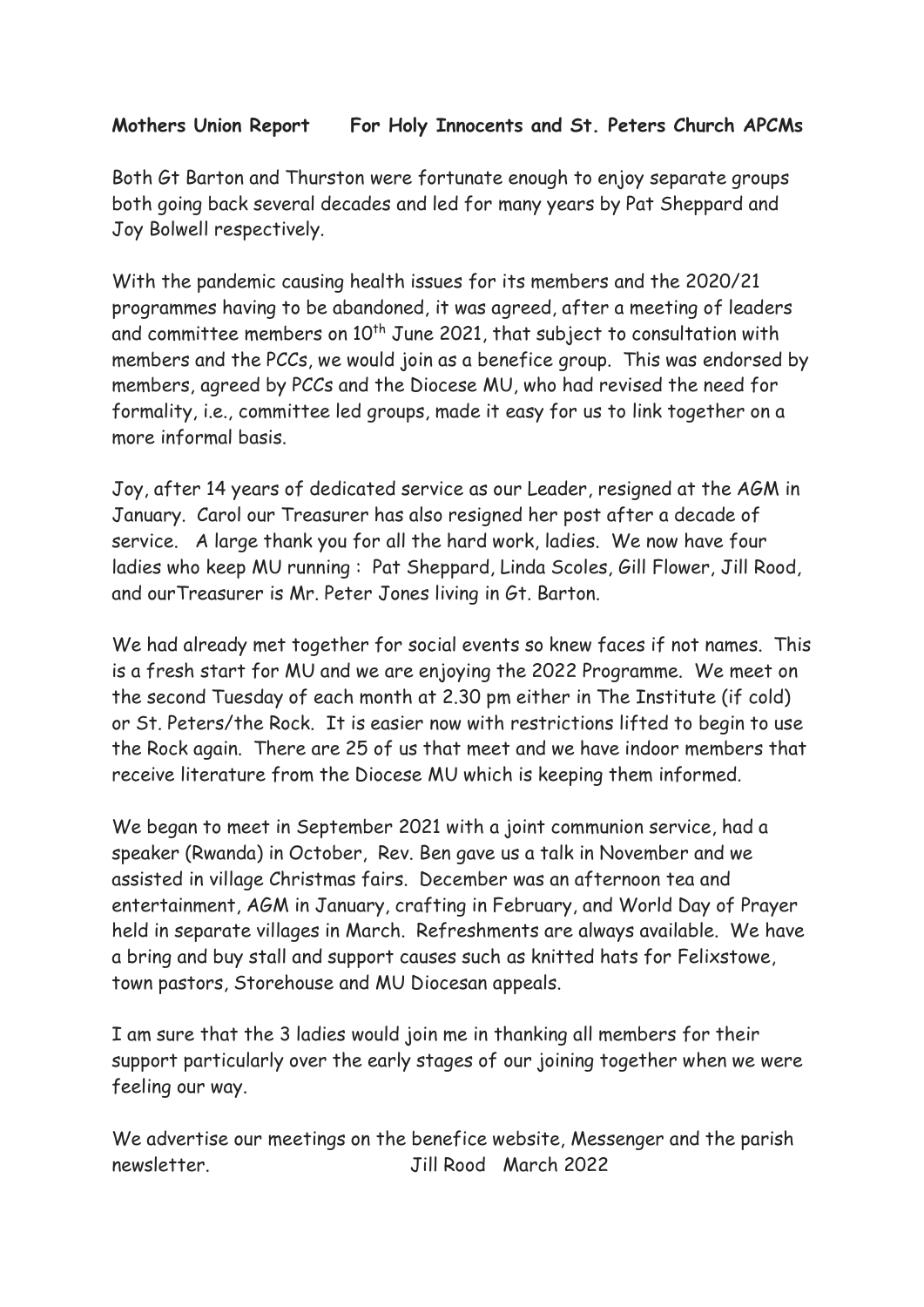#### **Safeguarding**

This is on our agenda at every PCC meeting and we are complying with our duty of care giver by the House of Bishops to ensure the protection of children and vulnerable adults in our church community. We have adopted the the Diocesan statement "Promoting a Safer Church'.

The new method of applying for DBS clearance is working well. There are new members of staff in the Diocesan Safeguarding team who have updated the safeguarding training after the delay caused by the Covid pandemic, and all members of the PCC are able to access the Training on line. This is an ongoing necessity. There are no new dates for face to face training so far.

Mary Fawcett

### PCC Secretary's Report – January 2021 - April 2022

We have held regular PCC meetings, by Zoom for much of 2021, but in person from September. We had full reports on financial, fabric and other aspects of the Church's life, and we discussed a wide range of matters, including the porch restoration and restoration of the windows, the East window being the most expensive; the restoration of activities (Meeting Point, Men's Breakfast and Café Church, the Christmas Tree Festival and Christmas Fair, amongst others); Church insurance; the amalgamation of St. Peter's and Holy Innocents Mothers Unions; Bibles for children leaving the Primary School, and many other things. In mid-April we had a "Section 11 meeting" with the acting Rural Dean and Lay Chair of Thingoe Deanery and the PCCs of both parishes, to consider and approve all aspects of the appointment of a new Vicar for the Benefice.

It is a privilege to serve Holy Innocents on the PCC, and it gives us a great sense of purpose and commitment.

We were delighted to welcome Rev'd Ben as our Vicar on 27<sup>th</sup> September, and it is a great pleasure to work with him. We have been very grateful to our Churchwardens, Tim Frost and Angela Pearce, for all they have done during the interregnum, to our retired clergy, and other priests in the Diocese who have taken services for us.

Jane Dalton